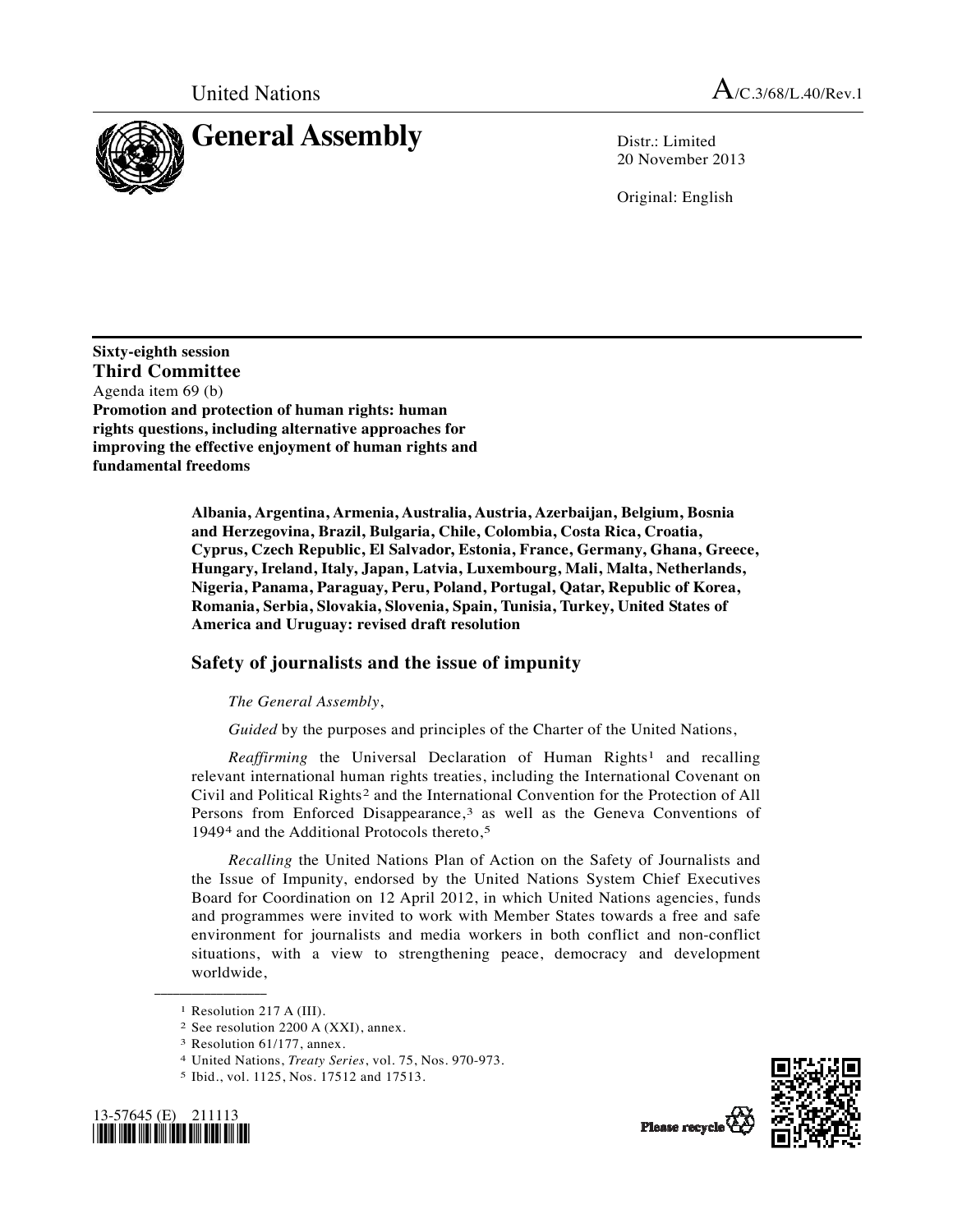*Recalling also* Human Rights Council resolutions [21/12](http://undocs.org/A/RES/21/12) of 27 September 2012 on the safety of journalists, [20/8](http://undocs.org/A/RES/20/8) of 5 July 2012 on the promotion, protection and enjoyment of human rights on the Internet and [24/15](http://undocs.org/A/RES/24/15) of 27 September 2012 on the World Programme for Human Rights Education and Human Rights Council decision [24/116](http://undocs.org/A/RES/24/116) of 26 September 2013 on a panel discussion on the safety of journalists, as well as Security Council resolution [1738 \(2006\)](http://undocs.org/S/RES/1738(2006)) of 23 December 2006,

*Taking note* of the reports of the Special Rapporteur on the promotion and protection of the right to freedom of opinion and expression[6](#page-1-0) and the Special Rapporteur on extrajudicial, summary or arbitrary executions,[7](#page-1-1) submitted to the Human Rights Council at its twentieth session,

*Commending* the role and the activities of the Office of the United Nations High Commissioner for Human Rights and the United Nations Educational, Scientific and Cultural Organization with regard to the safety of journalists and the issue of impunity,

*Taking note with appreciation* of the report of the Office of the United Nations High Commissioner for Human Rights on good practices on the safety of journalists,[8](#page-1-2) submitted to the Human Rights Council at its twenty-fourth session,

*Noting with appreciation* the international conference on the safety of journalists held in Warsaw on 23 and 24 April 2013 and its specific recommendations,

*Acknowledging* that journalism is continuously evolving to include inputs from media institutions, private individuals and a range of organizations that seek, receive and impart information and ideas of all kinds, online as well as offline, in the exercise of freedom of opinion and expression, in accordance with article 19 of the International Covenant on Civil and Political Rights, thus contributing to shape public debate,

*Recognizing* the relevance of freedom of expression and of free media in building knowledge-inclusive societies and democracies and in fostering intercultural dialogue, peace and good governance,

*Recognizing also* that the work of journalists often puts them at specific risk of intimidation, harassment and violence,

*Taking note* of the good practices of different countries aimed at the protection of journalists, as well as, inter alia, those designed for the protection of human rights defenders that can, where applicable, be relevant to the protection of journalists,

*Recognizing* that the number of people whose lives are influenced by the way information is presented is significant and that journalism influences public opinion,

*Bearing in mind* that impunity for attacks against journalists constitutes one of the main challenges to strengthening the protection of journalists,

*Recalling* in this regard that journalists, media professionals and associated personnel engaged in dangerous professional missions in areas of armed conflict

<span id="page-1-2"></span><span id="page-1-1"></span><span id="page-1-0"></span>**\_\_\_\_\_\_\_\_\_\_\_\_\_\_\_\_\_\_** 

<sup>6</sup> A/HRC/20/17.

<sup>7</sup> A/HRC/20/22 and Corr.1.

<sup>8</sup> A/HRC/24/23.